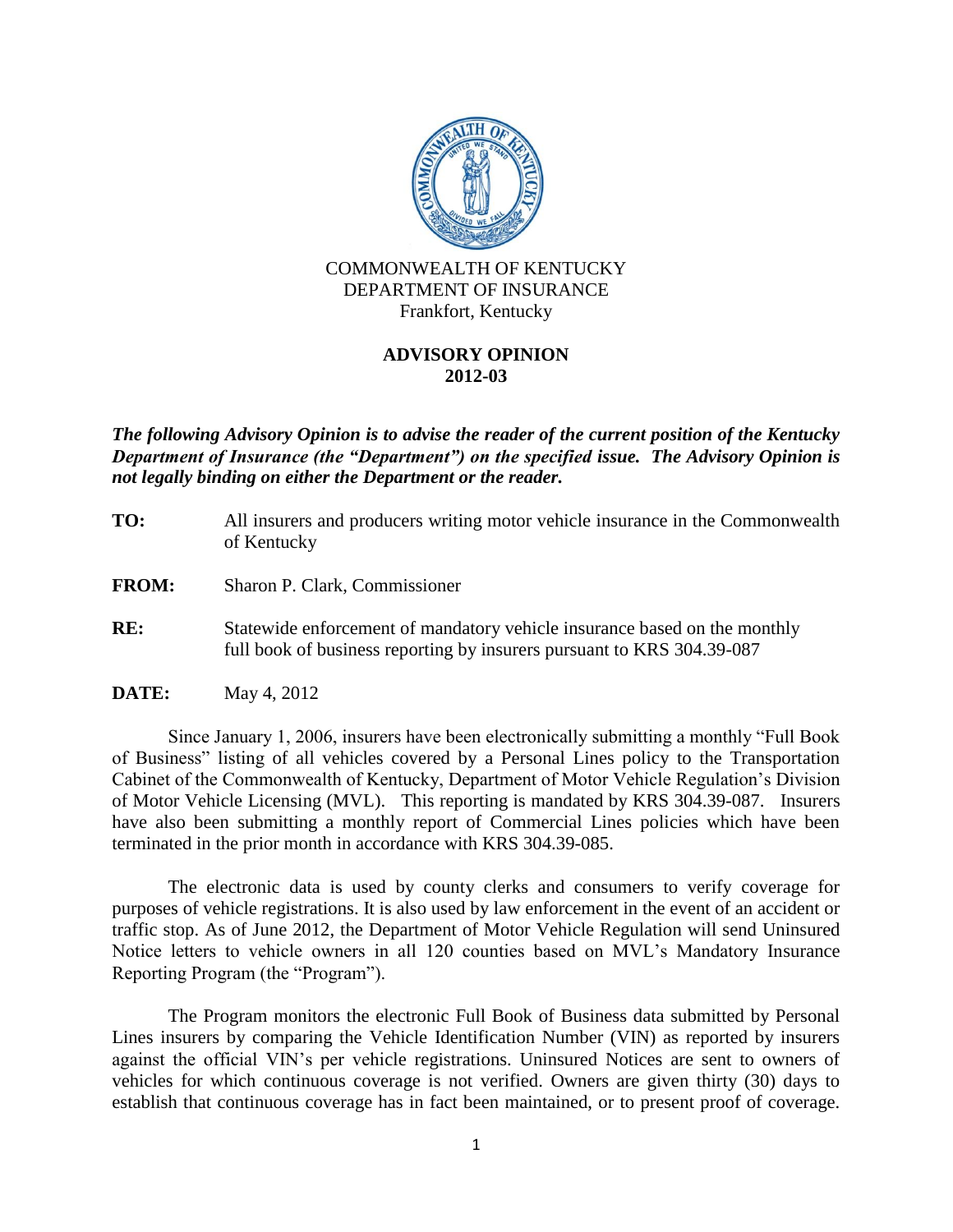Otherwise, the vehicle's registration will be automatically cancelled. A sample Uninsured Notice is attached.

To establish that continuous coverage has in fact been maintained, the owner is directed to first compare the VIN on the owner's policy/card to the official VIN, and to contact the county clerk or MVL if the following issues are identified:

- The type of insurance, Personal or Commercial, is incorrectly identified. The clerk or MVL staff can enter a correction, and coverage may be electronically confirmed.
- The official VIN does not exactly match the insurance VIN. The clerk or MVL staff will electronically check for the VIN as shown on the policy or card. If this step confirms that coverage was reported by an insurer, a VIN alias is created and the Uninsured Notice is resolved.

Since the VIN alias is only valid as long as the insurer and policy information remain the same, the owner should still contact the agent/company to correct the insurance VIN.

**If electronic verification cannot be made, the County Clerk may proceed only if the applicant has an insurance card that indicates the required security is currently in full force on the personal motor vehicle if the card was effective no more than 45 days before it is submitted to the clerk. KRS 186A.042(2)** 

**If MVL or the clerk is not able to confirm coverage with a VIN alias, and the agency/ company records indicate there has been no lapse in coverage, the Transportation Cabinet has agreed the county clerks can accept the following:** 

- a signed " no lapse letter " on Agency/Company letterhead that is faxed directly to the clerk.
- a card, if faxed directly to the clerk

The fax delivery must identify date sent, the agency or company, the sender's name and fax number at a minimum, and electronically identify it was sent from an agency or company. The fax provides verification from the agent/company that coverage has been in continuous effect for the dates indicated and that all information is correct as of the date of the fax transmittal. If not, the sender is considered to be committing an act of insurance fraud.

Kentucky administrative regulation, 806 KAR 39:070 § 2(4), establishes **mandatory** content requirements for insurance cards. The proof of insurance card shall prominently display on its face the following information, to appear in the order listed**:**

- (a) the card title: "COMMONWEALTH OF KENTUCKY PROOF OF INSURANCE";
- (b) the name of the insurance company and its five (5) digit National Association of Insurance Commissioners (NAIC) company code number;
- (c) the name of the insured;
- (d) **the effective date and expiration of coverage. If the card is issued mid-term, the card shall indicate the effective date of coverage if different than the inception date of the policy**;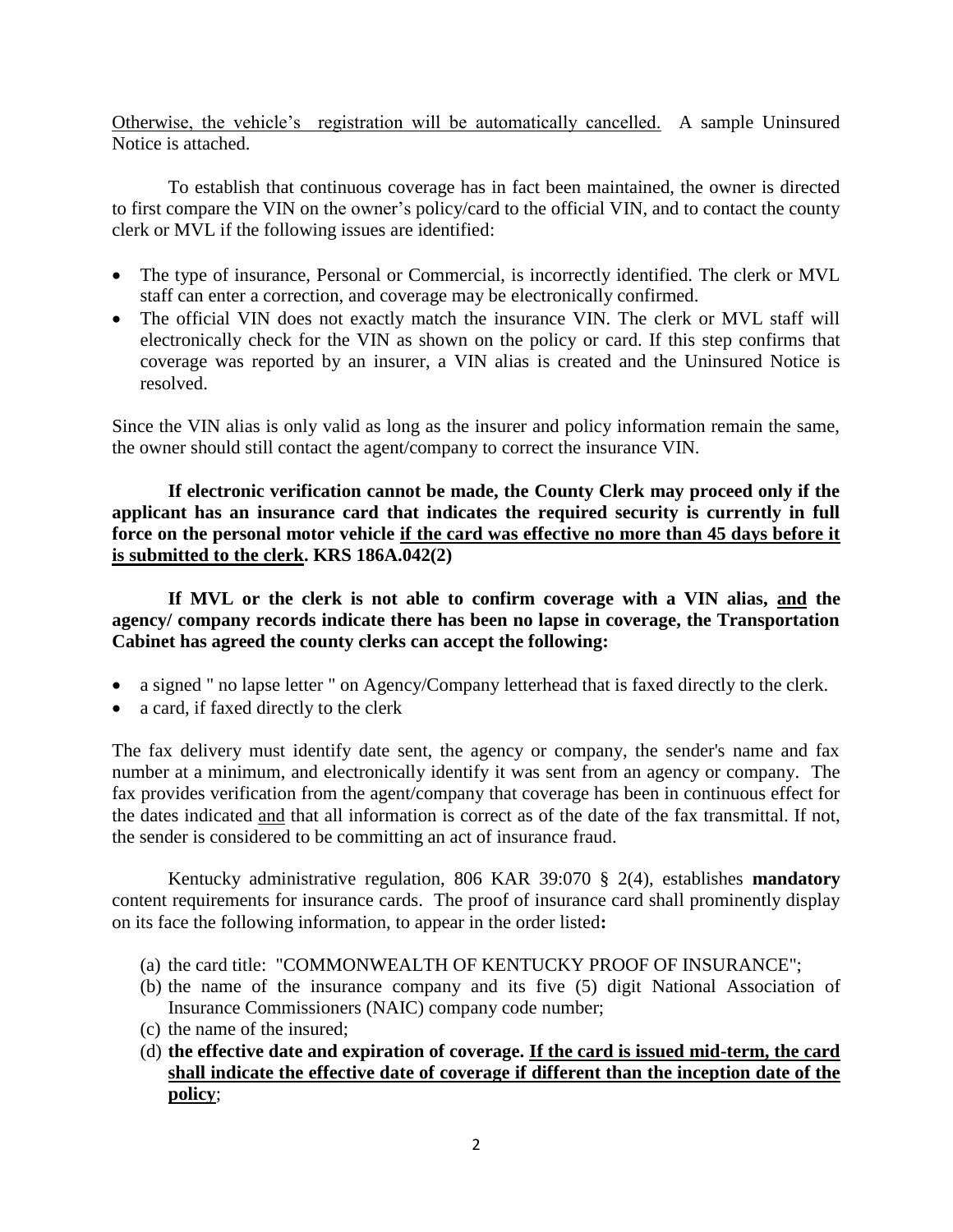- (e) the policy number;
- (f) the type of policy, shown by PL for personal lines or CL for commercial lines, based on how the premium for the policy is reported on the insurer's annual statement; and
- (g) the vehicle insured either by showing the individual VIN number or "Fleet."

# **Note, if a vehicle is added to the policy mid-term, the effective date should be entered as the date that vehicle was first covered by the policy.**

Additional information is available on the Department's website at [http://insurance.ky.gov/static\\_info.aspx?static\\_id=8&MenuID=79&Div\\_id=15](http://insurance.ky.gov/static_info.aspx?static_id=8&MenuID=79&Div_id=15) with a link to the MVL website. Should further information be developed, the Department and MVL will update the postings. If you have any questions about this Advisory Opinion, please contact the Property & Casualty Division at (502) 564-6046.

/s/ Sharon P. Clark \_

Sharon P. Clark, Commissioner Kentucky Department of Insurance On this  $4<sup>th</sup>$  day of May, 2012